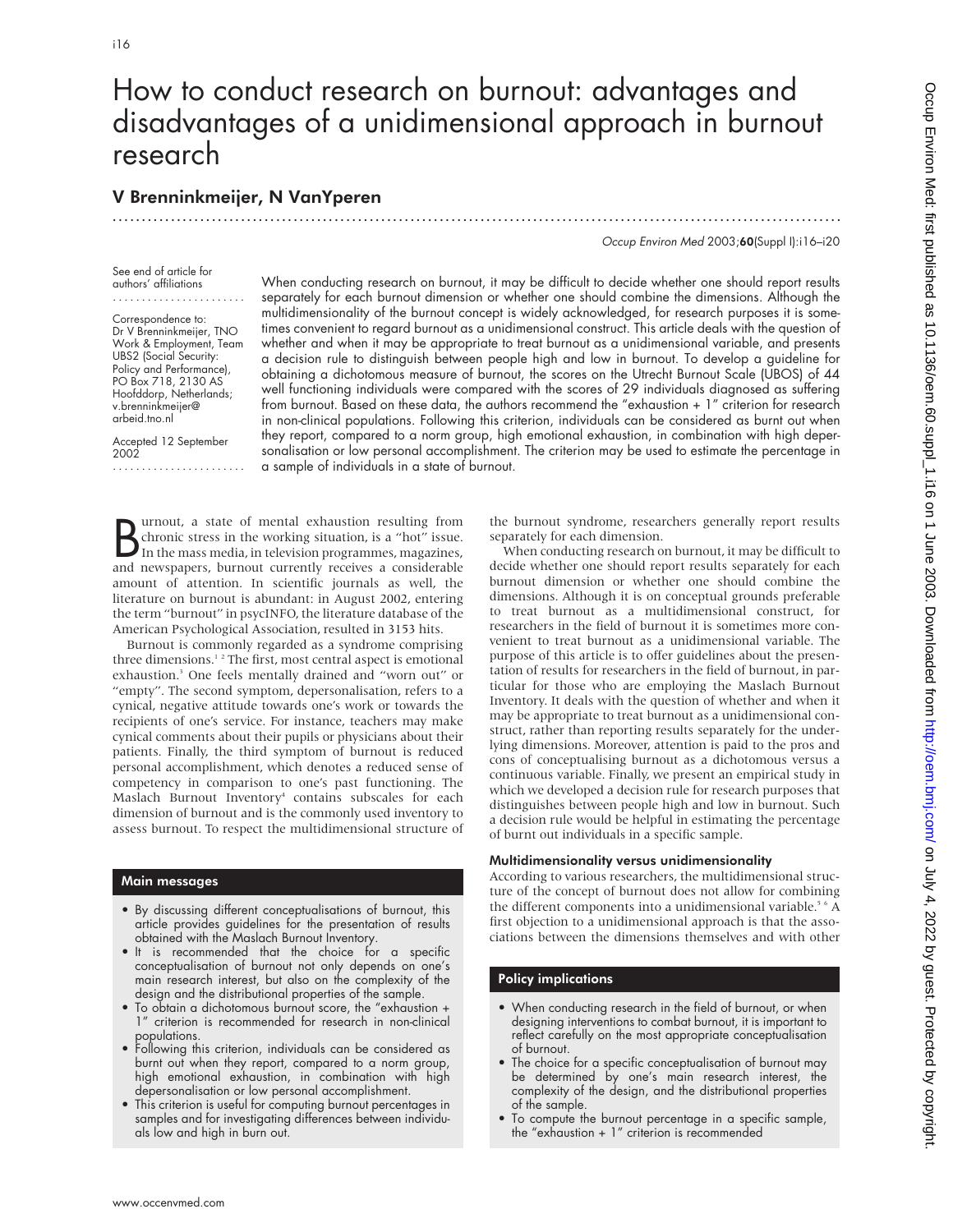variables are complex.<sup>57</sup> Combining the dimensions would result in a considerable loss of information. A second objection is that dimensions have been constructed in such a way that they are maximally independent from one another.<sup>4</sup> A third objection is that the role of the dimensions in the burnout process may possibly vary in the different phases of the process of burning out. $8-10$  On the other hand, it has been argued that burnout is strongly dominated by emotional exhaustion and that the additional weight of the other two dimensions is restricted (for example, Shirom<sup>11</sup>). It is a common finding that variables such as job demands are more strongly associated with emotional exhaustion than with the other two burnout dimensions.<sup>12</sup>

Although the multidimensionality of burnout is widely acknowledged, there are theoretical and practical reasons to consider burnout as a single construct. From a theoretical viewpoint, it is important to note that burnout has been proposed as a specific work related syndrome that consists of the three burnout dimensions. As with other multidimensional syndromes, the multifaceted nature of the burnout syndrome does not imply that we should abandon the overall concept of burnout. In contrast, conducting research and theorising on the overall concept of burnout may sometimes help us to advance our knowledge in a more thorough way than research on the separate, underlying dimensions. It should be noted that a unidimensional approach is not uncommon in research on related multidimensional concepts in psychology. For example, depression researchers often focus on differences among depressed versus non-depressed individuals, but ignore effects of the subdimensions of depression, such as depressed affect or the absence of positive affect.<sup>13</sup> Moreover, with respect to the CES-D scale, a scale designed to measure depressive symptomatology in the general population, it is warned against undue emphasis on the subdimensions because of the high internal consistency of the total scale.<sup>14</sup>

With regard to the practical reasons, a unidimensional approach would have the advantage of simplifying results considerably. Reporting findings for the variable "burnout", rather than separately for the underlying dimensions, may give a better understanding of the outcomes, especially when complex effects are studied. For instance, one may examine the successfulness of two particular types of training in improving mental health, physical health, and commitment, whereby one is interested in differential effects for individuals low and high in burnout and in moderating effects of gender. The results of this complex, fictitious experiment may be more easily understood when the burnout dimensions are combined. In this way, one needs less effort to integrate the findings of the separate dimensions. To illustrate, what should one conclude when a significant effect is found for emotional exhaustion, but a marginally significant effect for depersonalisation, and a non-significant effect for reduced personal accomplishment? By combining the burnout dimensions, overall effects of burnout become more visible. And of course, one may decide to conduct additional analyses to provide detailed information about the underlying dimensions for those who are interested.

Whether the advantages of a unidimensional approach outweigh the disadvantages, may be determined by the researcher's focal interest and, somewhat relatedly, by the complexity of the research design. Figure 1 presents a decision tree for choosing between a three dimensional, continuous, or dichotomous conceptualisation of burnout. As shown in this decision tree, researchers who are primarily interested in the underlying burnout dimensions may report results for each dimension separately. This would apply, for example, to researchers focusing on interactions between the different components of burnout, such as in the study of phase models of burnout (for example, Golembiewski and colleagues<sup>8</sup>), or to those who are interested in the differential effects of the burnout dimensions on other variables.<sup>15</sup> For instance,



Figure 1 Decision tree for choosing between a three dimensional, continuous, or dichotomous conceptualisation of burnout.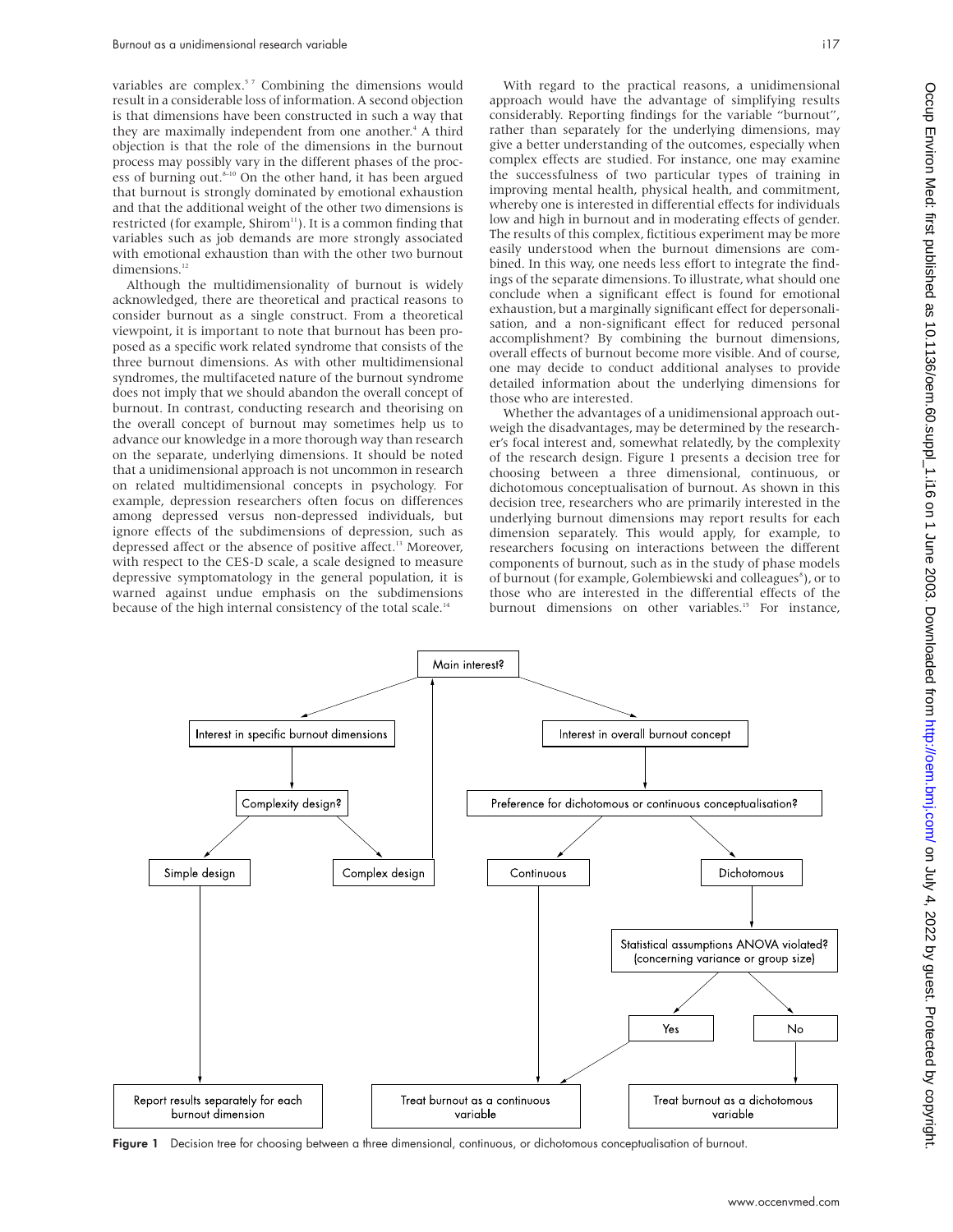researchers may want to know which dimension is most predictive of turnover. They may also want to examine whether the antecedents of burnout, such as personality characteristics, work related attitudes, and work and organisational characteristics, are differentially related to the three burnout dimensions. Finally, researchers evaluating interventions to reduce burnout may wish to know precisely which burnout dimensions have (and have not) improved as a result of the intervention (for example, Cooley and Yovanoff<sup>16</sup>).

Researchers interested in the overall concept of burnout, rather than in the underlying dimensions, may decide to combine the burnout dimensions into a single score. This may be useful, for example, for researchers who wish to estimate the prevalence of burnout in a sample (for example, Schaufeli and Enzmann<sup>12</sup>). In addition, researchers may sometimes want to examine differences between "healthy" individuals and individuals in a state of burnout. In particular, this may apply to researchers working with complicated research designs. For reasons of parsimony, a complex design (for example, a design with three interacting factors and several dependent variables) may urge researchers to focus on the overall concept of burnout and to pay less attention to the underlying dimensions.

All in all, the specific research question, as well as the complexity of the research question, may be taken into consideration when choosing between a multi- or unidimensional approach. A unidimensional approach implies a substantial loss of information, though it may increase the clarity of the presented results.

#### Dichotomous versus continuous conceptualisation

Once opted for a unidimensional approach, it is important to decide between a dichotomous or continuous conceptualisation of burnout (see fig 1). Although this issue is applicable to almost any psychological variable, including the separate burnout dimensions, and although it is widely covered in the methodological literature, we believe that it may be useful to discuss it briefly with respect to the measurement of burnout. For computing burnout percentages, it is obvious that burnout should be treated as a dichotomous variable. However, for studying effects of burnout, or differences between individuals low and high in burnout, the answer is more complicated. Clearly, the researcher's ideas about the distribution of burnout, in general or in a specific sample, come into play: is burnout found in different gradations, or is it rather a matter of "all or nothing"? Moreover, methodological issues may influence the choice for a dichotomous or a continuous variable. Opting for burnout as a dichotomous independent variable permits the use of *t* tests, ANOVAs, or MANOVAs (that is, univariate or multivariate analyses of variance). Nevertheless, it is sometimes difficult to meet the criteria for these statistical analyses. An important precondition is homogeneity of variance; in particular, the largest variance should not be associated with the smallest group.<sup>17</sup> Moreover, small group sizes generally reduce the power of these tests. In burnout research, it is often the case that the group with burnout is small and that the variance in this group is large. In this situation, it may be wiser to conduct regression analyses with burnout as a continuous variable. Although regression analysis also assumes constant variance, the use of continuous variables eliminates the problem of small group size. Nonetheless, it should be noted that heterogeneity of variance can itself be the subject of investigation.<sup>18</sup> For example, it may be informative to know that individuals suffering from burnout vary largely in their emotional reaction to certain threats.

#### How to combine the burnout dimensions into a dichotomous score

There are several ways to combine the burnout dimensions into a unidimensional score. According to Golembiewski and colleagues,<sup>8</sup> the three components of burnout can be combined into eight phases, or eight gradations. Individuals would be in the severest state of burnout when they score on all three dimensions above a "universal norm". This universal norm is the median in a norm group consisting of employees from a large federal agency. However, Schaufeli and Enzmann<sup>12</sup> view the criteria used by Golembiewski et al as quite liberal and arbitrary, and plead for the development of clinically validated, local criteria.

We conducted a study to provide a decision rule for computing a dichotomous burnout score by comparing of group of "healthy individuals" with a group of individuals who were clinically diagnosed as burnt out.<sup>19</sup> The purpose of this study was to yield a decision rule with large distinguishing power for individuals in a non-clinical context. This decision rule would not be meant as a tool for individual diagnostics, but as an instrument for research purposes—that is, for conclusions about non-clinical samples. Therefore, we investigated how the scores on the three dimensions of the Utrecht Burnout Scale (UBOS)<sup>20</sup> could be validly combined into a qualification "high" or "low" in burnout, whereby we primarily aimed to keep the chance of a type 1 error (that is, a false positive: someone low in burnout is falsely qualified as high in burnout) around the conventional level of 5%. The qualification "high in burnout" signifies that individuals are in a state of burnout or are at a very high risk of getting into a state of burnout. Thus, these individuals would qualify for a therapeutic treatment to combat or prevent burnout.

We not only examined the predictive power of the UBOS dimensions by means of logistic regression, we also looked for a practically useful categorisation based on the norm scores of the UBOS,<sup>20</sup> a categorisation that has the advantage of being independent of the current sample. Because emotional exhaustion is considered to be the core symptom of burnout, we examined only categorisations in which high emotional exhaustion was a precondition for the qualification burnout. The decisive weight of the two remaining symptoms was varied.

# **METHODS**

## Procedure and participants

The data of the study originate from a study by Wagenvoort and colleagues, $21$  in which 73 individuals participated. Analogous to the study by Wagenvoort *et al*, we employed both a clinical group and a control group. The clinical group consisted of 29 participants (25 men and four women) who were suffering from burnout and who were selected via an institute for work related problems and psychotherapy. The mean age in this group was 45 years (SD 6.46). Among clients who were treated for burnout (see below for the criteria of burnout), the therapist controlled with a checklist to what extent the clinical picture corresponded to the criteria of the diagnosis neurasthenia. Only clients who met the diagnostic criteria were requested by their therapist to fill in a questionnaire and to return the filled in questionnaire.

The control group consisted of 44 individuals (26 men and 18 women) who were not treated for burnout and who were working in various professions. The average age in this group was 43 years (SD 9.89). Individuals were asked if they wanted to participate in a study about the relation between personality characteristics and the way people cope with problems. The questionnaire could be filled in at home and could subsequently be returned. The response percentage in this group was 95%.

In the study by Wagenvoort and colleagues, $21$  the clinical group appeared to diverge from the non-clinical group in several respects. For instance, the clinical group scored higher on exhaustion and distance, and lower on competence. In addition, individuals in the clinical group were lower in self esteem, tended to somatise more, and were more neurotic.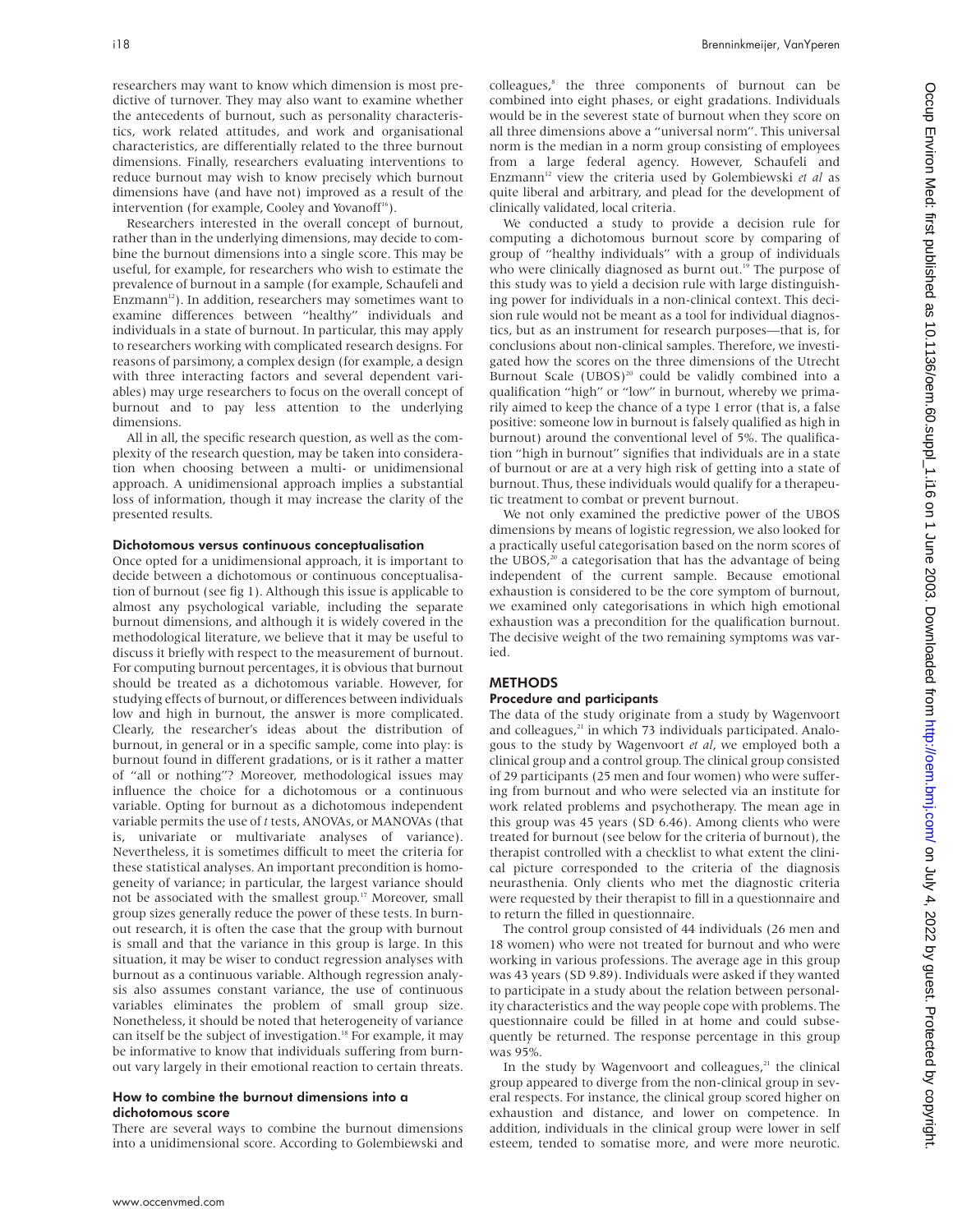Moreover, individuals in this group were shy and not very extraverted in comparison to the non-clinical group.

We used logistic regression to examine how well the UBOS dimensions predicted burnout. In addition, we investigated three possible categorisations that were based on the UBOS norm scores. In these categorisations, individuals were classified as high in burnout when they were characterised by:

- High exhaustion
- High exhaustion, accompanied by high distance or low competence
- High exhaustion, accompanied by high distance and low competence.

"High" means "scoring in the 75th percentile or higher", whereas "low" refers to "scoring in the 25th percentile or lower".<sup>20</sup>

#### **Measures**

#### Burnout diagnosis

The diagnosis burnout was made when the patient met the criteria for the diagnosis of neurasthenia following the ICD-10 classification (International Classification of Diseases of the World Health Organisation<sup>22</sup>), and when the clinical picture resulted from a long lasting process of relative overload. The diagnostic criteria of neurasthenia following the ICD-10 are as follows: persistent and distressing complaints of either increased fatigue after mental effort, or bodily weakness and exhaustion after minimal effort. Furthermore, the patient experiences at least two of the following complaints: muscular aches and pains, dizziness, tension headaches, sleeping disturbance, inability to relax, irritability, and dyspepsia (stomach and intestinal complaints). Moreover, the clinical picture may not correspond to a more specific ICD-10 disorder (for example, an anxiety or depressive disorder). When the complaints were work related and when professional qualities had declined, this was interpreted as additional support for the diagnosis of burnout.<sup>23</sup>

#### Burnout questionnaire

Burnout was assessed with the Utrecht Burnout Scale (UBOS), which consists of 16 items.<sup>20</sup> This scale has been developed to also measure burnout outside the human services and consists of the following three subscales: exhaustion (U scale), distance (D scale), and competence (C scale). The three factor structure fits reasonably well to empirical findings. The internal consistency is good and the stability is reasonably good. Items could be responded to on a seven point scale varying from 0 ("never") to 6 ("always, daily").

#### RESULTS

To determine the predictive value of the UBOS dimensions, we performed logistic regression analyses with burnout (coded as 0 for "burnout" and 1 for "no burnout") as dependent variable. The model, consisting of the three UBOS dimensions, had more predictive power for burnout compared to the constant (model  $\chi^2(3) = 65.26$ , p < 0.001) and yielded a burnout percentage of 9.1% in the non-clinical group and 86.2% in the clinical group. Hence, the chance of a type 1 error was 9.1%. However, only exhaustion appeared to be a significant predictor (B =  $-2.10$ , SD 0.54, p < 0.001); distance (B = 0.07, SD 0.51, NS) and competence  $(B = 0.51, SD 0.55, NS)$  were not significant predictors, which may be attributed to the high intercorrelations between the three dimensions ( $r_{\text{eq}} = 0.67$ ,  $r_{\text{ee-c}}$  = −0.46,  $r_{\text{c-d}}$  = −0.34, p < 0.01). To determine the optimal critical score for exhaustion, we performed a logistic regression with only exhaustion as a predictor. This analysis resulted in the same burnout percentages as the first analysis (see table 1). This analysis yielded also the following formula: burnout =  $6.16 - 2.12 \times$  exhaustion. Filling in the critical value of burnout (0.5), resulted in a critical score of 2.67 for

### Table 1 Definition of burnout and resulting burnout percentage

| Burnout %     |                |
|---------------|----------------|
| Control group | Clinical group |
| 9 1           | 86.2           |
| 15.9          | 91.3           |
| 6.8           | 69.0           |
| 0.0           | 41.4           |
|               |                |

exhaustion; following this categorisation, persons with a score similar or higher than 2.67 were categorised as burnt out.

In addition to the logistic regression analyses, the accuracy of three categorisations based on the UBOS norm scores were examined.<sup>20</sup> The categorisation in which high exhaustion, and high distance or low competence were conditions for burnout ("exhaustion  $+ 1$ ") seemed to be the most effective categorisation to distinguish between individuals high and low in burnout. This resulted in a fairly small chance (6.8%) of an inaccurate qualification of burnout (that is, a false positive), although the burnout percentage in the clinical group (69.0%) was somewhat conservative (see table 1). When high exhaustion, high distance, and low competence were all three conditions for burnout, this reduced the chance of a false positive to zero, but the burnout percentage in the clinical group was very low (41.4%). A categorisation in which only high exhaustion was a condition for the qualification burnout yielded a burnout percentage of 15.9% in the control group and 93.1% in the clinical group.

#### **DISCUSSION**

When conducting research on burnout, it may be difficult to decide whether one should report results separately for each burnout dimension or whether one should combine the dimensions. In research on burnout, results are often presented for each dimension separately. This approach respects the multidimensionality of the concept of burnout and is the appropriate procedure for researchers interested in the underlying dimensions of burnout. However, when one is primarily interested in differences between individuals high and low in burnout, it seems more convenient to combine the dimensions. This improves the understandability and clarifies the results, especially when complex research questions, such as three way interactions, are studied. Moreover, from a theoretical viewpoint, it is important to note that researchers have proposed burnout as a specific syndrome, thereby underlining the importance of an overall conceptualisation of burnout. In fig 1, a decision tree is depicted for choosing between a three dimensional, continuous, or dichotomous conceptualisation of burnout.

We conducted an empirical study to develop a decision rule for research purposes that distinguishes between people high and low in burnout. This criterion would be useful for computing burnout percentages in samples and for investigating differences between individuals low and high in burnout. We found that a categorisation in which both high exhaustion and high distance or low competence were conditions for burnout ("exhaustion  $+ 1$ "), resulted in a fairly small chance (6.8%) of an inaccurate qualification of burnout (that is, a false positive). The chance of an accurate qualification of burnout with this decision rule was 69.0% (see table 1). The advantage of this categorisation is that it is based on existing norm scores that are independent of the current sample. However, logistic regression revealed that an alternative categorisation, in which we applied a critical value of 2.67 on emotional exhaustion, was on average most accurate. Although this decision rule resulted in a larger type 1 error